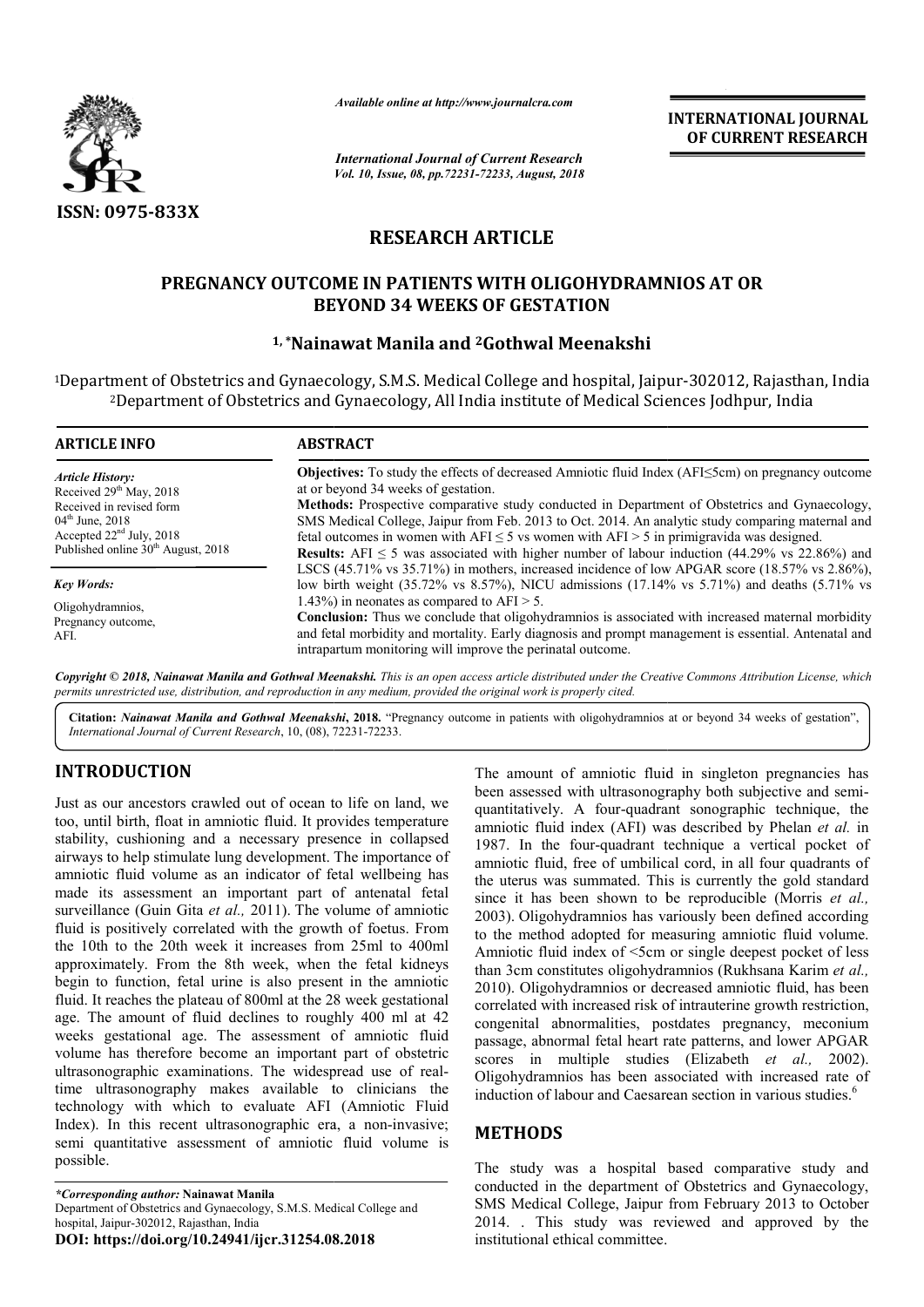| <b>Demographic Parameters</b>    |                    | Cases          | <b>Controls</b>  | p value* | <b>Statistical Significance</b> |  |
|----------------------------------|--------------------|----------------|------------------|----------|---------------------------------|--|
| Mean Age (Mean $\pm$ SD) (years) |                    | $24.44\pm3.36$ | $24.57 \pm 3.45$ | 0.824    | Non Significant                 |  |
| Residence                        | Rural              | 30(42.86%)     | $33(47.14\%)$    | 0.734    | Non Significant                 |  |
|                                  | Urban              | 40(57.14%)     | $37(52.86\%)$    |          |                                 |  |
| Religion                         | Hindu              | 52 (74.28%)    | 48 (68.57%)      | 0.998    | Non Significant                 |  |
|                                  | Muslim             | 15(21.43%)     | $19(27.14\%)$    |          |                                 |  |
|                                  | Others             | 03(4.29%)      | 03(4.29%)        |          |                                 |  |
| <b>Literacy Status</b>           | Literate           | 38 (54.29%)    | 36(51.43%)       | 0.866    | Non Significant                 |  |
|                                  | Illiterate         | $32(45.71\%)$  | 34 (48.57%)      |          |                                 |  |
| Socio-economic Status            | Upper $(I)$        | $\Omega$       | $\theta$         | 1.000    | Non Significant                 |  |
|                                  | Upper Middle (II)  | $14(20\%)$     | $12(17.14\%)$    |          |                                 |  |
|                                  | Middle/            | 33 (47.14%)    | $30(42.86\%)$    |          |                                 |  |
|                                  | Lower Middle (III) |                |                  |          |                                 |  |
|                                  | Upper Lower $(IV)$ | $5(7.14\%)$    | 6(8.57%)         |          |                                 |  |
|                                  | Lower $(V)$        | 18 (25.72%)    | 22(31.43%)       |          |                                 |  |
|                                  |                    |                |                  |          |                                 |  |

**Table 1. Intergroup comparision of demographic parameters**

**Table 2. Intergroup Comparision of pregnancy outcome results**

| S. No. | <b>Pregnancy Outcome</b>                   | <b>Amount of Liquor (AFI)</b> |           |                     |           | Total          |              | P value | Comment   |
|--------|--------------------------------------------|-------------------------------|-----------|---------------------|-----------|----------------|--------------|---------|-----------|
|        |                                            | $AFI \leq 5$ (Group A)        |           | $AFI > 5$ (Group B) |           |                |              |         |           |
|        |                                            | No.                           | % (of 70) | No.                 | % (of 70) | No.            | $%$ (of 140) |         |           |
|        | Induction of labour                        | 31                            | 44.29     | 16                  | 22.86     | 47             | 33.57        | 0.012   | S         |
|        | <b>LSCS</b>                                | 32                            | 45.71     | 25                  | 35.71     | 57             | 40.71        | 0.302   | NS        |
| 3.     | APGAR at one min. $(5)$                    | 13                            | 18.57     | $\overline{c}$      | 2.86      | 15             | 10.71        | 0.006   | S         |
| 4.     | APGAR at five min. $(\leq 7)$              | 6                             | 8.57      |                     | 1.43      | 7              |              | 0.121   | NS        |
| 5.     | Low birth weight $( \leq 2.5 \text{ kg.})$ | 25                            | 35.72     | 6                   | 8.57      | 31             | 22.14        | 0.000   | S         |
| 6.     | Respiratory distress                       | 9                             | 12.86     |                     | 4.29      | 12             | 8.57         | 0.131   | <b>NS</b> |
| 7.     | Meconium aspiration                        |                               | 7.15      |                     | 1.43      | 6              | 4.29         | 0.211   | NS        |
| 8.     | <b>Seizures</b>                            | 4                             | 5.71      | $\mathfrak{D}$      | 2.86      | 6              | 4.29         | 0.211   | NS        |
| 9.     | <b>Malformations</b>                       |                               | 7.14      | ↑                   | 2.86      | $\overline{7}$ |              | 0.438   | NS        |
| 10.    | NICU admission                             | 12                            | 17.14     | 4                   | 5.71      | 16             | 11.43        | 0.063   | NS        |
| 11.    | Neonatal death                             | 4                             | 5.71      |                     | 1.43      |                | 3.57         | 0.362   | NS        |

S: significant; NS: non-significant

The study population of 140 women were divided into two groups: Group A (Cases) comprised of 70 women with AFI  $\leq$ 5. Group B (Controls) comprised of 70 women with AFI > 5 in USG by four quadrant technique. Well dated singleton primigravida pregnant women with live foetus presented at or beyond 34 weeks of gestation were included in the study. Cases with PROM, IUFD, polyhydramnios, placenta previa, multiple gestations, diabetes mellitus and grossly congenital malformed foetuses were excluded from the study. Women attending antenatal clinic at or beyond 34 weeks of gestation were selected randomly for the study, after considering inclusion and exclusion criteria and informed consent. They were subjected to detailed history taking, complete general physical examination, systemic examination and obstetric examination. Routine antenatal investigation were done for all the selected patients. Special emphasis was given over USG, in which Amniotic fluid index (AFI) was calculated using Four Quadrant technique, Biophysical profile (BPP) and colour Doppler were also noted. Both the groups were monitored during antenatal period. During antenatal period both the groups were followed till term for spontaneous onset of labour or need for induction of labour. They were also closely monitored in the intrapartum period, till the delivery of the patients. Both the groups were compared to look for maternal and neonatal outcome. Maternal outcome was noted by the mode of onset of labour - whether spontaneous or induction of labour required, mode of delivery - whether vaginal or LSCS. Neonatal outcome was seen in terms of birth weight, APGAR score at one minute and five minutes, presence of respiratory distress, meconium aspiration, occurrence of seizures, presence of malformations, NICU admissions and neonatal deaths. All the data was entered in Excel Sheet and the data was analysed statistically using SPSS software. Quantitative data was summarized in mean and standard deviation.

The difference in mean value was analysed using independent sample't'-test. Qualitative data was summarized in proportion and analysed using Chi-square and  $Z'$  test. A p value of  $\leq 0.05$ was considered statistically significant. All the statistical analysis was done keeping power of study at 80% and 95% confidence level.

#### **RESULTS**

In the present study, a sincere effort has been made to study the effect of oligohydramnios on pregnancy outcomes. The pregnancy outcomes in oligohydramnios were also compared with pregnancy with normal AFI. The two study groups were comparable in all demographic factors (Table 1). The induction of labour done in Group A and Group B was 44.29% and 22.86% respectively. The difference was statistically significant reflecting greater number of labour induction in oligohydramnios cases. (P value  $= 0.012$ ). The mode of delivery by caesarean section in Group A was 45.71% and in Group B was 35.71% which shows that patients with oligohydramnios have more chances of LSCS. (P value = 0.302). The incidence of low birth weight ( $\leq$  2.5 kg.) in Group A was 35.72% and in Group B was 8.57% which appears to be significant and shows greater number of low birth weight in oligohydramnios (P value  $< 0.001$ ). The low APGAR score at one min.  $( \leq 5)$  in Group A and Group B was in 18.57% and 2.86% respectively (P value =  $0.006$ , S). APGAR score at five min. ( $\leq$  7) in Group A was 8.57% and in Group B 1.43% (P value  $= 0.121$ . NS). This shows significant relation between oligohydramnios and low APGAR at one min. (P value = 0.006). The incidence of respiratory distress in Group A and Group B was 12.86% and 4.29% respectively showing more chances of fetal distress in oligohydramnios. (P value  $= 0.131$ )